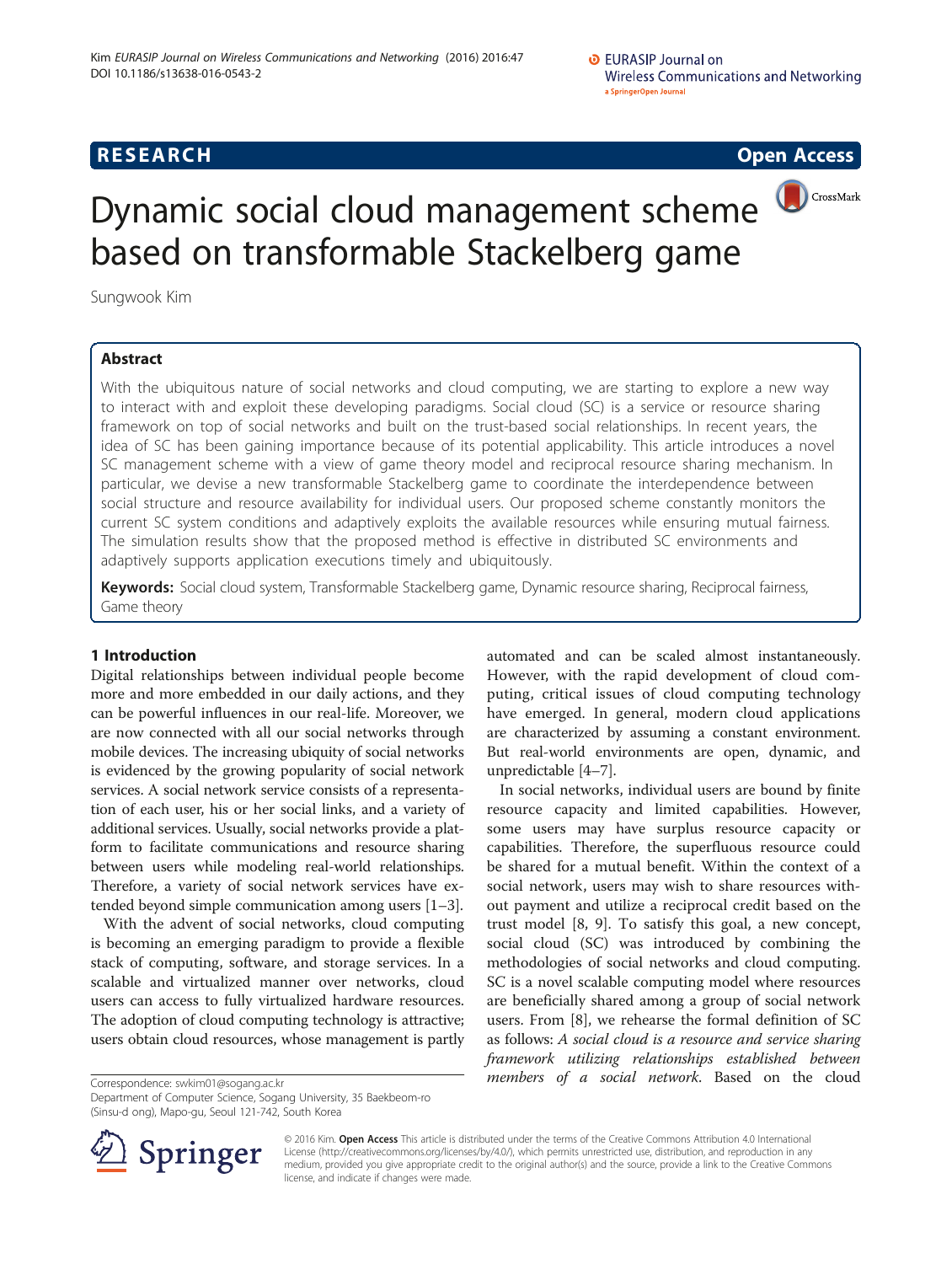computing technique, SC model is used to enable virtualized resource sharing through service-based interfaces [[8\]](#page-8-0).

To construct the SC system in a real-world environment, there are many challenges that need to be carefully considered. First of all, the concept of SC focuses on the sharing rather than sale of resources. Using sharing preferences, the social context of exchange is accentuated along with the social ties of individual users [[10](#page-8-0)]. However, social relationships are not simply edges in a graph. There are many different types of relationship; different users will associate different levels of trust to different relationship contexts and have different reliability, trustworthiness, and availability. Therefore, users may have very specific preferences with whom they interact. To design an effective SC control scheme, it is necessary to take into account the preferences and perceptions of users toward one another [\[10\]](#page-8-0).

Under widely dynamic SC system conditions, end users can be assumed as intelligent rational decision-makers, and they select a best-response strategy to maximize their expected payoffs. This situation is well-suited for the game theory. Game theory is a field of applied mathematics that provides an effective tool to model interactions among independent decision-makers. It can describe the reactions of one set of decision-makers to another and analyze the situations in terms of conflict and cooperation. Therefore, game theory is really useful in analyzing the mutual interactions among multi-users. Thus, it can be a major paradigm to retain an equilibrium between different users that feature complex interactive relations [\[11\]](#page-8-0).

In 1934, German economist H. V. Stackelberg proposed a hierarchical strategic game model based on two kinds of different decision-makers. Under a hierarchical decision-making structure, one or more players declare and announce their strategies before the other players choose their strategies. In game theory terms, the declaring players are called as leaders while the players who react to the leaders are called as followers. Originally, the Stackelberg game model was developed to explain the monopoly of industry. The leader is the incumbent monopoly of the industry, and the follower is a new entrant; it can be the static bilevel optimization model [[11\]](#page-8-0). In this study, we have further extended the classical Stackelberg model and developed a novel game mode, called transformable Stackelberg (TS) game model. In the TS game, each player can be a leader or a follower as the case may be. Therefore, the position of game players is dynamically transformable according to current conditions.

Motivated by the above discussion, we propose a new SC resource sharing scheme based on the TS game model. TS game model is a useful framework for designing decentralized mechanisms, such that users in SC systems can self-organize into the mutually satisfactory resource sharing process. This self-organizing feature can add autonomics into SC systems and help to ease the heavy burden of complex centralized control algorithms. Especially, we pay serious attention to trust evaluation, repeated interactions, and iterative self-learning techniques to effectively implement our resource sharing process. In the proposed scheme, such techniques have been incorporated into the TS game model and work together toward an effective system performance. Therefore, we can induce all users to share their resources adaptively. The major contributions of the proposed scheme are (i) the adjustable dynamics considering the current SC environments, (ii) the interactive learning process based on the iterative feedback mechanism, (iii) the sophisticated combination of the reciprocal relationship and incentive mechanism, and (iv) practical approach to effectively reach a desirable solution. Other existing schemes [[8](#page-8-0), [10, 12](#page-8-0)–[16\]](#page-8-0) cannot offer these attractive features.

### 1.1 Related work

The area of numerical methods or algorithms for efficient SC control problems has been extensively studied and has received considerable attention in recent years  $[8, 10, 12-16]$  $[8, 10, 12-16]$  $[8, 10, 12-16]$  $[8, 10, 12-16]$  $[8, 10, 12-16]$  $[8, 10, 12-16]$  $[8, 10, 12-16]$ . In  $[14]$  $[14]$ , Lee et al. presented the design and development of the architecture of the just-in-time social cloud and experimental methods to measure the just-in-time social influences. Just-in-time social cloud service can better guide people toward their long-term goals by influencing their choices at the moment and potentially mitigating behavioral biases. They attempted to design a social platform that can be programmed to benefit human being's long-term goals by mitigating the inter-temporal biases people have toward present [\[14](#page-8-0)]. The scheme in [\[8\]](#page-8-0) was developed for leveraging the online relationships to form a dynamic social cloud, while enabling users to share heterogeneous resources within the context of a social network. The socially corrective mechanism was used to enable a cloud-based framework for long term sharing with lower privacy concerns and security overheads that were present in traditional cloud environments [[8\]](#page-8-0).

Ali et al. developed the Cloud Resource Bartering (CRB) model for sharing user's computational resources through a social network [[15\]](#page-8-0). The CRB model allowed users of online social network to share their cloud resources without money changing hands. This scheme linked a social network with the computational cloud to create a social cloud so that users can share their part of the cloud with their social community [\[15\]](#page-8-0). The scheme in [[16\]](#page-8-0) considered the effect of reputation when parties interacted in social cloud to find a new way realizing mutual cooperation. Parities in the social cloud were rational who valued their reputation. Cooperation can boost their reputation, so they had incentives to cooperate with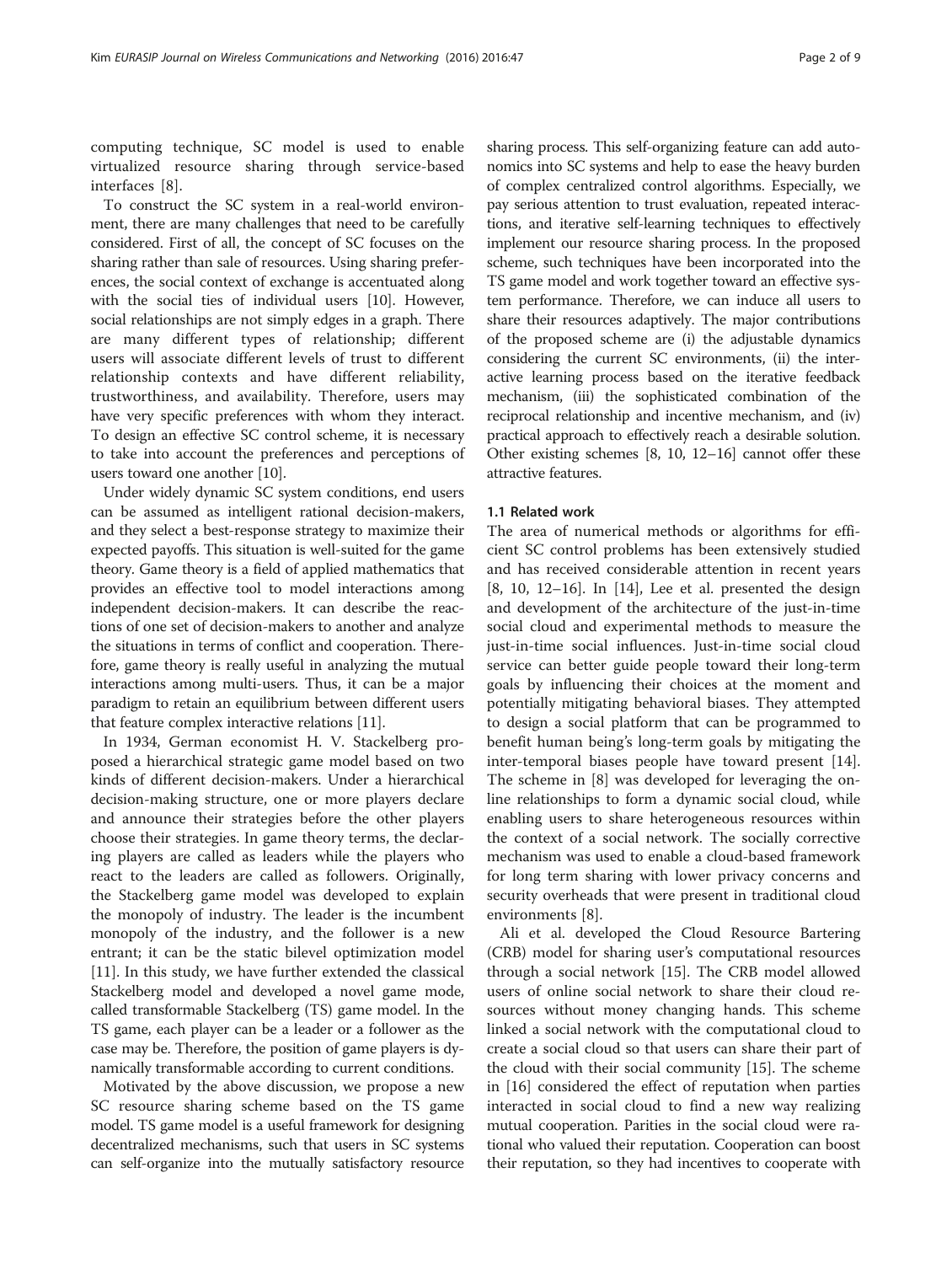others such that they may get a higher utility. The basic idea in [[16](#page-8-0)] was to add reputation deriving from social cloud as part of the utility.

The Social Compute Cloud (SCC) scheme [[10\]](#page-8-0) was developed for the SC interaction system. This scheme has presented a social compute cloud platform that enabled the sharing of infrastructure resources between friends via digitally encoded social relationships. To construct a social compute cloud, the SCC scheme accessed users' social networks, allowed users to elicit sharing preferences, and utilized matching algorithms to enable preference-based socially aware resource allocation. The Incentive-based Social Cloud (ISC) scheme [\[12](#page-8-0)] was designed to model the selfish behavior of the users who were supplying resources and aiming to maximize their own benefits. Based on the reputation-based pricing and collective punishment mechanism, the ISC scheme compelled suppliers to change their selfish strategies in a manner that improved the efficiency of the SC system.

The Reputation-based Social Cloud (RSC) scheme [[13](#page-8-0)] added the concept of reputations as part of the utility. This scheme described the architecture and interaction between two rational parties in the social cloud, where two parties received their opponent's trust or reputation from the social cloud. In the RSC scheme, the reputation was affected by the interactions with other parties in the social network. As mentioned above, numerous studies have shown how social networks create social influences on people's choices across time and space. In this study, we compared the performance of the proposed scheme with the existing schemes in [\[10, 12\]](#page-8-0) and [\[13\]](#page-8-0) to confirm the superiority of our approach.

This paper is organized as follows. Section 2 describes how insights from TS game model would help us to incorporate learning mechanism into the SC control scheme and to guide selfish users to achieve a globally desirable SC system performance. Afterwards, the main step of the proposed SC control algorithm is presented. In Section [3,](#page-6-0) performance evaluation results are presented along with comparisons with the schemes proposed in [\[10](#page-8-0), [12](#page-8-0)] and [\[13](#page-8-0)]. Through simulation, we show the ability of proposed scheme to achieve high accuracy and promptness in dynamic SC environments. Finally, we end up with some concluding remarks in Section [4.](#page-8-0)

### 2 Proposed social cloud resource sharing algorithms

In this section, we introduce the proposed SC resource sharing scheme in detail. Based on the TS game model, our proposed scheme can approximate a globally desirable system performance while ensuring user cooperations.

### 2.1 Transformable Stackelberg game model

Social cloud is a form of community cloud and is designed to enable access to elastic compute capabilities contributed by socially connected community [[10](#page-8-0)]. To avoid the social dilemma such as "Tragedy of the Commons", social incentives motivate users to participate in, and contribute to, SC systems in different ways. Motivation is generally categorized as either intrinsic or extrinsic. Extrinsic motivation represents that users are motivated by an external reward, e.g., virtual currency. Therefore, they will contribute to the SC while the expected benefits exceed the cost of contribution. Intrinsic motivation represents an internal satisfaction obtained from the task itself rather than the rewards or benefits. In realities, people incline to cooperate with others for reciprocation and altruism. These factors rationalize non-economic behaviors and motivates users to contribute to SC [[8\]](#page-8-0).

In this study, we leverage social incentives to create ad hoc clouds without incurring the overhead of central complex processes. To implement a fair-efficient resource sharing mechanism, we pay serious attention to contribution evaluation, repeated interactions, and iterative self-learning algorithms. In the proposed scheme, these techniques have been incorporated into the TS game model, which is developed to let distributed players learn the best strategy in the step-bystep interactive online manner. This approach can induce all SC users to share resources as much as possible and ensure a good tradeoff between the implementation complexity for real-world SC operations and an effective system performance. Therefore, the proposed scheme can be used to overcome one of the major limitations of traditional SC monitoring methods.

To characterize our proposed scheme, we design a new TS game model G for SC systems. In a realistic SC scenario, each user, i.e., network device, can be a resource supplier or demander. Suppliers make their decisions by considering the possible reactions of demanders. Demanders react dependently based on the decision of suppliers while attempting to maximize their satisfaction. Therefore, in our TS game model  $\mathbb{G}$ , suppliers plays the role of leaders and demanders become followers. Based on these assumptions, G is defined as a tuple  $\mathbb{G} = (\mathbb{N}, (V_i)_{i \in \mathbb{N}}, (S_i)_{i \in \mathbb{N}}, (A_i)_{i \in \mathbb{N}}, (U_i)_{i \in \mathbb{N}}, T)$  at each time period  $t$  of gameplay.

•  $\mathbb N$  is the finite set of players, and  $\mathbb N = \{p_1, ..., p_n\}$ where  $p_{i,1} \leq i \leq n$  represents the *i*th user. A player can be a supplier or a demander at times. Therefore, the position of each player would be dynamically changeable as a leader or a follower.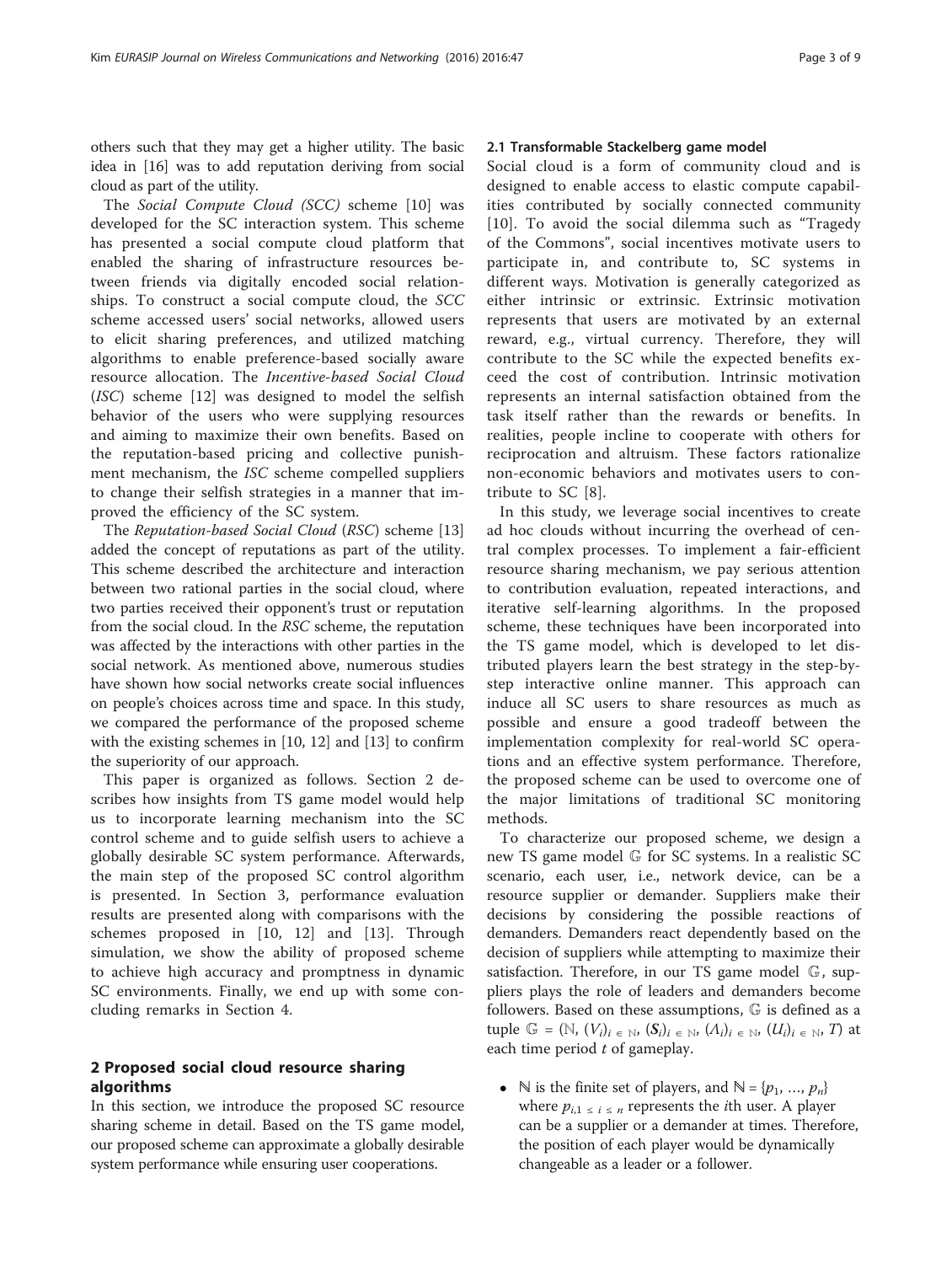- <span id="page-3-0"></span> $\bullet$   $V_i$  is the amount of exchangeable resources of the player  $i$ . In this study,  $V$  is the computing capacity, e.g., CPU cycles.
- $S_i$  is the set of strategies with the player *i*. If the player *i* is a supplier,  $S_i$  can be defined as the amount of sharing resource. If the player  $i$  is a demander,  $S_i$  is defined as the amount of requested resource.
- $\Lambda_i$  is the contribution level of the player *i* in the SC community.
- The  $U_i$  is the payoff received by the player *i*. Traditionally, the payoff is determined as the obtained outcome minus the cost to obtain that outcome.
- The T is a time period. The G is repeated  $t \in T < \infty$ time periods with competitive and cooperative manner.

In the SC system, each network device has its own computation resources and executes elastic applications. Applications can be divided into two parts: one part runs locally and the other part can be executed on the cloud side. Therefore, applications in each network device can be computed either locally or remotely via computation offloading. In general, the main challenges to design an offloading mechanism are to decide what, when, and how to be offloaded. In the proposed scheme, available resources in suppliers are matched to demanders based on the supplier-demander interactive relationship. According to the proposed TS game model, network devices can self-organize into the mutually satisfactory computation offloading decisions.

### 2.2 Resource sharing process in social cloud systems

Different users may pursue individually to maximize their profits. From the viewpoint of demanders, the payoff corresponds to the resource sharing benefit minus the incurred cost to share the remote resource. Therefore, the utility function of demander  $i\,\left( U^D_i \right)$  is defined as follows:

$$
U_i^D(x_i, \Lambda_i) = \mathcal{B}_i(j, x_i) - C_i(j, x_i), \quad \text{j is a supplier } \in \mathbb{N} \text{ and } i \neq j
$$
\n(1)

where  $\mathcal{X}_i$  is the requested resource amount, and  $\mathcal{B}_i(\cdot)$ and  $\mathcal{C}_i(\cdot)$  are the benefit and cost functions for the demander i. Usually, elastic applications have concave benefit function, which provides monotone increasing values in proportion to the assigned resource amounts. According to the amount of assigned resource,  $\mathcal{B}_i(\cdot)$  and  $\mathcal{C}_i(\cdot)$  are given by

$$
\mathcal{B}_{i}(j, x_{i}) = \sin\left(\frac{\pi}{2} \times \frac{b_{j}^{i}}{x_{i}}\right) \text{ and } C_{i}(j, x_{i}) = \zeta \times \left(\varrho \times \frac{b_{j}^{i}}{\mathcal{M} \mathcal{X}}\right)
$$
  
s.t.,  $\zeta = \frac{b}{j}i / \max\left\{A_{i}, b_{j}^{i}\right\}$  and  $\varrho = \frac{\ell}{\varrho_{j}}\left(\frac{b_{j}^{i}}{x_{i}}\right) / \frac{\ell}{\ell}(\mathcal{M} \mathcal{X})$  (2)

where  $b_j^i$  is the assigned resource amount from the supplier *j*.  $\zeta$  is a cost control parameter, and  $\mathcal{MX}$  is the total resource amount to process the corresponding application.  $\mathscr{E}(\mathscr{M}\mathscr{X})$  and  $\mathscr{E}\left(b^i_j\right)$  are the energy consumption to execute  $\mathcal{MX}$  and  $b_j^i$  amount resources, respectively. In this study,  $\mathscr{E}(\cdot)$  is a linear function.  $\Lambda i$  is the accumulated contributiveness of the demander i. After the remote execution,  $\Lambda i$  is decreased by  $b_j^i$ , i.e.,  $\Lambda_i = \Lambda_i - b_j^i$ . Based on the expected payoff  $U^{D}(\cdot)$ , demanders can try to find the best actions, i.e., the decision of  $\mathcal{X}_i$  amount.

From the viewpoint of suppliers, the payoff also corresponds to the received benefit minus the incurred cost to assign the sharing resource. However, in contrast to the demanders' interest, the sharing benefit is defined according to the reciprocal cooperation, more generally, the combination of evolution, altruism, and reciprocity. In this study, we assume that users can be altruistic toward others and react to other users' altruism. Therefore, the received benefit function is developed based on the simple reciprocal mechanism. By considering the service cost, the supplier  $j$ 's utility function to the demander  $i\left(U_j^S(\cdot)\right)$  is defined as follows:

$$
U_j^S(\mathcal{Z}_j,\Lambda_j,i)=\mathbb{B}_j(\mathcal{Z}_j,\Lambda_j,i)-\mathbb{C}_j(\mathcal{Z}_j)
$$
\n(3)

where  $\mathcal{Z}_j$  is the amount of sharing resource of the supplier *j* and  $\mathbb{B}_i(\mathcal{Z}_j, \Lambda_j, i)$  and  $\mathbb{C}_i(\mathcal{Z}_j)$  are the benefit and cost functions for the supplier j, respectively. To get the optimal payoff, suppliers try to maximize their benefit function while minimizing their cost function. According to the  $\mathcal{Z}_i$  and  $\Lambda$  values,  $\mathbb{B}_i(\cdot)$  and  $\mathbb{C}_i(\cdot)$  are given by

$$
\mathbb{B}_{j}(\mathcal{Z}_{j}, \Lambda_{j}, i) = \left[ \left( \theta_{j}^{i} \times e^{\mathcal{Z}_{j}} \right) + \mathcal{F}_{j}(\Lambda_{j}) \right] \text{and } \mathbb{C}_{j}(\mathcal{Z}_{j})
$$
\n
$$
= \lambda \times \left( \mathcal{E}(\mathcal{Z}_{j}) / \mathcal{E}(\mathfrak{X}) \right)
$$
\n
$$
\text{s.t., } \theta_{j}^{i} = \frac{\varphi_{j} + \left( \varphi_{j} \times \left( \frac{\Lambda_{i}}{\Lambda_{i} + \Lambda_{j}} \right) \right)}{1 - \left( \frac{\Lambda_{i}}{\Lambda_{i} + \Lambda_{j}} \right)} \text{and } \mathcal{F}_{j}(\Lambda_{j})
$$
\n
$$
= \left( \frac{\mathcal{Z}_{j}}{\Lambda_{j}} \right) \text{max} \left\{ \Lambda_{j}, \mathcal{Z}_{j} \right\} \tag{4}
$$

 $\theta_j^i$  is the supplier *j*'s altruistic parameter to the demander *i*, and  $\phi_j$  is the supplier *j*'s general altruistic propensity.  $\mathscr{E}(\mathfrak{T})$  and  $\mathscr{E}(\mathcal{Z}_i)$  are the energy consumption to execute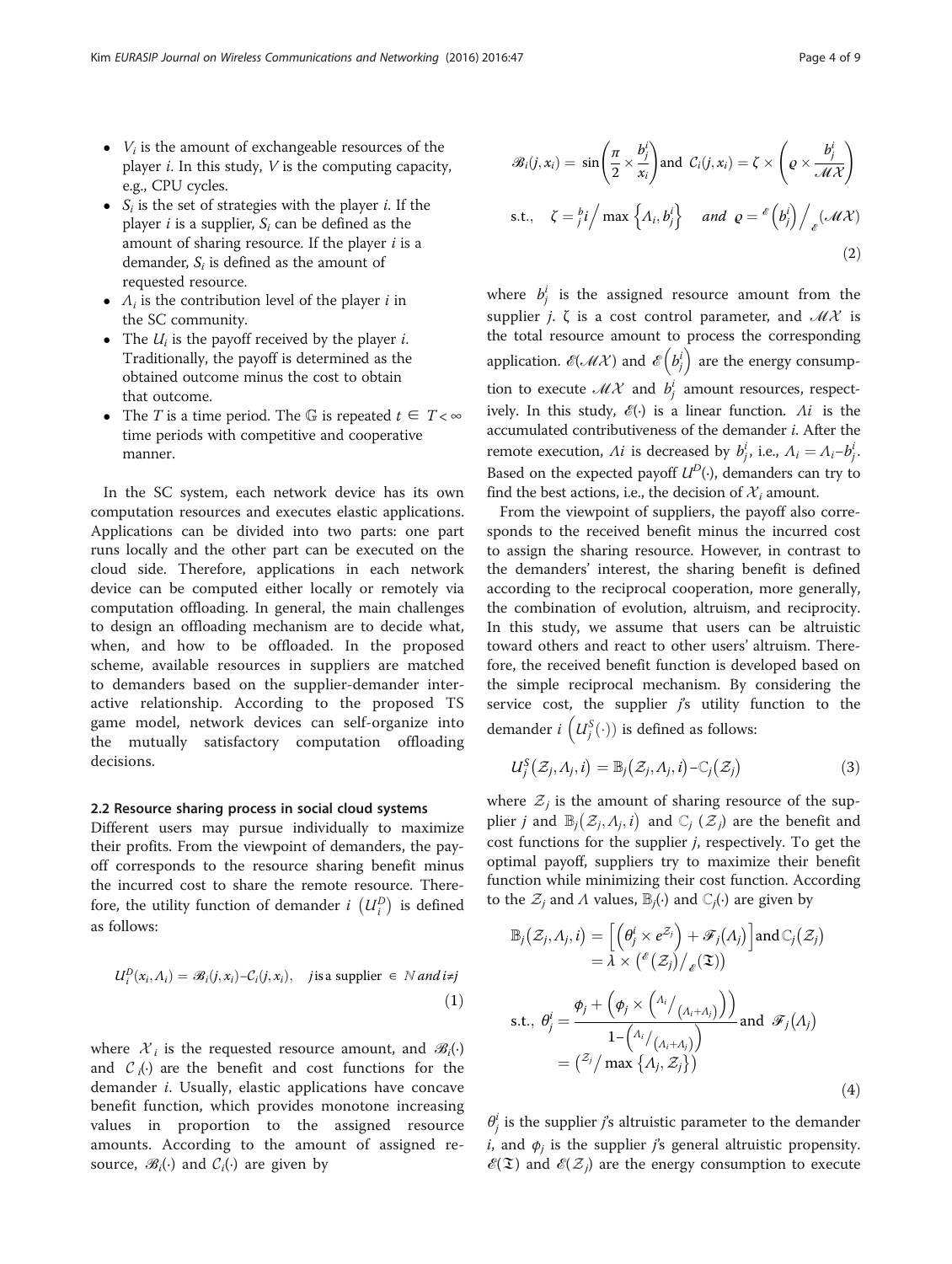<span id="page-4-0"></span>the supplier j's total resource ( $\mathfrak{X}$ ) and  $\mathcal{Z}_i$ , respectively.  $\lambda$ is the cost control parameter. After the resource sharing process,  $\Lambda j$  is increased by  $\mathcal{Z}_i$ , i.e.,  $\Lambda j = \Lambda j + \mathcal{Z}_i$ .

Under dynamically changing SC environments, a fixed altruistic propensity cannot effectively adapt to the current SC condition. Therefore, the  $\phi$  value should be dynamically adjustable. In order to implement the  $\phi$ value adjustment process, suppliers should learn how to perform well by interacting with demanders and dynamically adjust their  $\phi$  levels. Based on the exponential weight learning algorithm [[17](#page-8-0)], suppliers in our TS game model can constantly adapt each  $\phi$  level to get an appropriate attitude to their corresponding SC environments. Let  $K$  be the set of all possible altruistic propensity levels, i.e.,  $\phi \in \mathbb{K}$ . In the proposed learning algorithm, the probability of choosing the  $k$ 's propensity level in  $K$  at time  $t(P_k^{\phi}(t))$  is defined by

$$
P_{k}^{\phi}(t) = (1-\gamma) \times \left(\omega_{k}(t) / \sum_{j=1}^{K} \omega_{j}(t)\right) + \frac{\gamma}{\|\mathbb{K}\|}
$$
  
s.t.,  $\omega_{j}(t) = \omega_{j}(t-1)$   
 $\times \exp\left(\gamma \times \left[\frac{u_{j}(t-1)}{\rho_{j}^{\phi}(t-1) \times \|\mathbb{K}\|}\right]\right)$  (5)

where  $\gamma \in [0,1]$  is an egalitarianism factor, which tunes the desire to pick an action uniformly at random. That is, if  $\gamma = 1$ , the weights have no effect on the choices at any step.  $\|K\|$  is the total number of propensity levels, and  $\mathcal{U}_j(t-1)$  is the obtained payoff  $\left( U_j^S(\cdot) \right)$  at time  $t-1$ . According to the distribution of  $P(t)$ , suppliers can modify their  $\phi$  levels without any impractical rationality assumptions. During the step-by-step iteration, suppliers individually adjust the  $\phi$  value by using the dynamics of feedback-based repeated process. Therefore, under dynamic SC situations, the main advantage of our proposed approach is a real-world practicality.

During real-world SC operations, multiple demanders can request the resource sharing from the same supplier. In this case, the role of supplier is to distribute dynamically the limited resource for each demander. To get a fair-efficient resource allocation, we develop a new resource distribution algorithm based on the relative utilitarian bargaining model [[18\]](#page-8-0); it can be applicable and useful in a SC system with a frequently changing situation. In the proposed scheme, we consider each demanders' Λ values as asymmetric bargaining powers. Therefore, our bargaining solution  $(\mathcal{R}_{\mathcal{A}}\mathcal{B})$  for resource distribution is given by

$$
\mathcal{R} \mathcal{B} = \max_{b_j^i, i \in N_j} \left( \sum_{i \in N_j} \mathfrak{U}_i \left( b_j^i, \Lambda_i \right) \right), \quad \text{s.t., } \mathfrak{U}_i \left( b_j^i, \Lambda_i \right)
$$

$$
= \left( \frac{b_j^i}{x_i} \right)^{\eta_i} \text{and } \eta_i = \frac{\Lambda_i}{\sum_{j=1}^K \Lambda_j} \tag{6}
$$

where  $N_i$  is the set of all resource requesting demanders to the supplier *j.*  $\mathcal{R}_\mathcal{L}$  is a vector, which corresponds to the resource distribution amounts to each demander.

In general, traditional game models have focused on investigating which decisions are made or what decisions should be made. Therefore, an equilibrium point is a well-known solution concept in classical game models. The strategy in equilibrium is the best response to the strategies of the other users. In the proposed TS game model, an equilibrium point of suppliers and demanders can be defined as follows:

$$
\mathbf{u}^*(U^{D*}, U^{S*})
$$
\n
$$
= \begin{cases}\nU^{S*} = \begin{cases}\n\arg \max_{\mathcal{Z}_j \in S_j} \left\{ U_j^S(\mathcal{Z}_j, \Lambda_j, i) \right\}, & \text{if } j \text{ is a supplier} \\
\arg \max_{i \in \mathcal{N}, \mathcal{Z}_j^i \in S_j} \left\{ U_j^S(\mathcal{Z}_j, \Lambda_j, \mathcal{N}) \right\}, & \text{if } j \text{ is a supplier} \\
\text{with multiple demands } N\n\end{cases} \\
U^{D*} = \arg \max_{x_i \in S_i} \left\{ U_i^D(x_i, \Lambda_i) \right\}, & \text{if } i \text{ is a demander}\n\end{cases}
$$
\n(7)

In recent decades, there had been many conceptual and empirical critiques toward the equilibrium concept. First, in the scenario of equilibrium, the players are assumed to be fully rational. This perfect rational assumption requires complete information; all factors of the game should be common knowledge. However, in reality, this assumption is actually disputable and rarely holds. In particular, the hypothesis of exact rationality does not apply to many interactive situations. Second, the idea of equilibrium has mostly been developed in a static setting. Under the dynamic changing SC environments, it cannot capture the adaptation of players to change their strategies and reach equilibrium over time.

In this study, we introduce a new solution concept for the TS game model; it is the obtained consensus with reciprocal advantage. Such a consensus in multi-player decision-making process is defined as Cooperative Consensus Equilibrium (CCE). During TS game operations, game players may adjust their altruistic propensities when outcome contradicts their beliefs and adaptively modify their altruistic propensities in an attempt to reach a mutually acceptable decision vector. Therefore, the solution concept of CCE presents a dynamic learning interpretation to adapt the current SC situations. To the best of our knowledge, this is the first study to address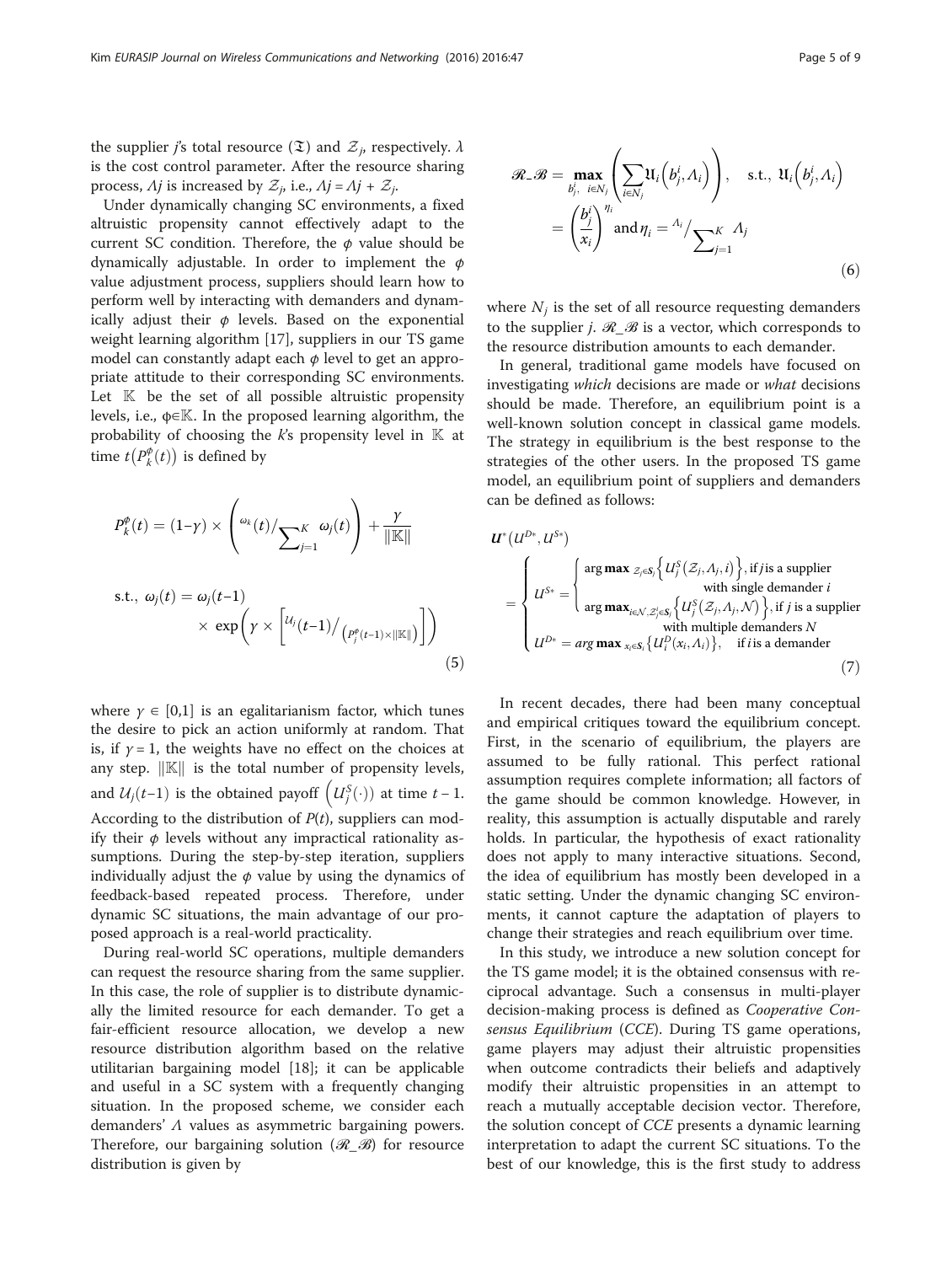<span id="page-5-0"></span>Definition CCE is a system status that can be obtained through repeating the TS game with receiving feedbacks. When all the accumulated contributiveness (Λ) of users are balanced, i.e., the relative contribution differences of users are less than a pre-defined maximum bound ( ), this state is defined as the CCE. That is formally formulated as

$$
\max_{i} \left\{ i \in \mathbb{N} \left| \left( \left( \frac{A_i}{T} \right)^{i^M} \right) / \left( \sum_{k \in \mathbb{N}} \frac{A_k}{T} \right)^M \right| \right\} < \Gamma_A \tag{8}
$$

where  $T_k^M$  is the maximum resource capacity of user  $k$ 's device. Therefore, the main idea of CCE is to minimize the maximum unbalanced behavior degree of users.

### 2.3 The main steps of proposed algorithm

In recent years, SC has captured the attention of organizations by offering elastic, scalable, and cost-effective network resource management. In this study, we present a new TS game model for the interaction of multiple users with elastic applications. In the proposed TS game, a sophisticated combination of the reciprocal relationship and incentive mechanism can provide much more suitable resource sharing algorithm. Based on the real-time interactive feedback process, each user can adapt its behavior and act strategically to achieve a better profit. Usually, the traditional optimal solutions need exponential time complexity. However, the proposed solution concept only needs polynomial time complexity. Therefore, our approach can offer a more realistic model for multiple users with limited rationality. The proposed algorithm is described by the following major steps.

- Step 1: At the start, all  $\Lambda$  values are set to the relatively same initial values, e.g., zero, and each altruistic propensity  $\phi$  is randomly chosen from K. When reciprocal interaction history is unavailable, it is a proper initialization. Control parameters, i.e., γ,  $\lambda$  and  $\Gamma_{\Lambda}$ , are listed in Table 1.
- Step 2: When an individual device needs an additional resource, it becomes a demander and asks the  $x$ amount resource to maximize the expected payoff  $U^{D}(\cdot)$  according to Eq. [\(1](#page-3-0)).
- Step 3: If the neighboring nodes of a demander have enough available resources, they can be suppliers. Suppliers provide the  $Z$  amount resource to maximize the expected payoff  $U^{S}(\cdot)$  according to Eq. ([3](#page-3-0)). When multiple demanders request the resource simultaneously, a supplier distributes the available resource using the Eq. [\(6](#page-4-0)).

|            |  |  | <b>Table 1</b> Application and system parameters used in the simulation |  |  |  |
|------------|--|--|-------------------------------------------------------------------------|--|--|--|
| experiment |  |  |                                                                         |  |  |  |

| Application<br>type | Total computation<br>requirement $(\mathcal{MX})$                     | Minimum local<br>computation<br>requirement          | Service duration<br>average/second |  |  |  |  |
|---------------------|-----------------------------------------------------------------------|------------------------------------------------------|------------------------------------|--|--|--|--|
| L                   | 1.28 Mbps                                                             | 0.64 Mbps                                            | 1,800 s (30 min)                   |  |  |  |  |
| Ш                   | 2.56 Mbps                                                             | 1.28 Mbps                                            | 1,800 s (30 min)                   |  |  |  |  |
| Ш                   | 3.84 Mbps                                                             | 1.92 Mbps                                            | 600 s (5 min)                      |  |  |  |  |
| IV                  | 5.12 Mbps                                                             | 2.56 Mbps                                            | 600 s (5 min)                      |  |  |  |  |
| V                   | 6.40 Mbps                                                             | 3.20 Mbps                                            | 1,800 s (30 min)                   |  |  |  |  |
| VI                  | 7.24 Mbps                                                             | 3.62 Mbps                                            | 1,800 s (30 min)                   |  |  |  |  |
| VII                 | 8.12 Mbps                                                             | 4.06 Mbps                                            | 3,000 s (50 min)                   |  |  |  |  |
| VIII                | 9.48 Mbps                                                             | 4.74 Mbps                                            | 1,200 s (20 min)                   |  |  |  |  |
| Parameter           | Value                                                                 | Description                                          |                                    |  |  |  |  |
| n                   | 30                                                                    | The number of mobile devices in SC                   |                                    |  |  |  |  |
| φ                   | 0.1, 0.2, 0.3, 0.4                                                    | Altruistic propensity levels for each user           |                                    |  |  |  |  |
| λ                   | 1                                                                     | The cost control parameter for a<br>demander         |                                    |  |  |  |  |
| $\ K\ $             | 5                                                                     | The number of altruistic propensity<br>levels        |                                    |  |  |  |  |
| γ                   | 0.3                                                                   | The egalitarianism factor for learning<br>algorithm  |                                    |  |  |  |  |
| Гл                  | $0.2 \leq \Gamma_1 \leq 0.8$                                          | A pre-defined maximum relative<br>contribution bound |                                    |  |  |  |  |
| Parameter           | Description                                                           |                                                      |                                    |  |  |  |  |
| $\Lambda_i$         | The contribution level of the player <i>i</i> in the SC community     |                                                      |                                    |  |  |  |  |
| $\mathcal{X}_i$     | The requested resource amount of the demander i                       |                                                      |                                    |  |  |  |  |
| $\zeta$             | A cost control parameter                                              |                                                      |                                    |  |  |  |  |
| MX                  | The total resource amount to process the corresponding<br>application |                                                      |                                    |  |  |  |  |
| $\mathcal{Z}_i$     | The amount of sharing resource of the supplier j                      |                                                      |                                    |  |  |  |  |
| $\theta^i_j$        | The supplier i's altruistic parameter to the demander i               |                                                      |                                    |  |  |  |  |
| $\varphi_i$         | The supplier i's general altruistic propensity                        |                                                      |                                    |  |  |  |  |

- Step 4: Using the simple two-sided matching algorithm, a demander selects the most adaptable supplier, and the resource is effectively shared. After the resource sharing process,  $\Lambda$  is adjusted dynamically.
- Step 5: In each game stage game,  $\phi$  of each mobile device is periodically modified according to the exponential weight learning algorithm. Based on the adjusted  $P^{\phi}_{k,k \in \mathbb{K}}$  in Eq. [\(5\)](#page-4-0), an actual  $\phi$  value of each device is selected stochastically.
- Step 6: As game players, mobile devices are interrelated with elastic applications, and interact with each other in the TS game. Under widely diverse SC environments, this iterative feedback procedure continues to reach the CCE status.
- Step 7: Mobile devices self-monitors the current SC situation in a distributed online manner; the next iteration resumes at step 2.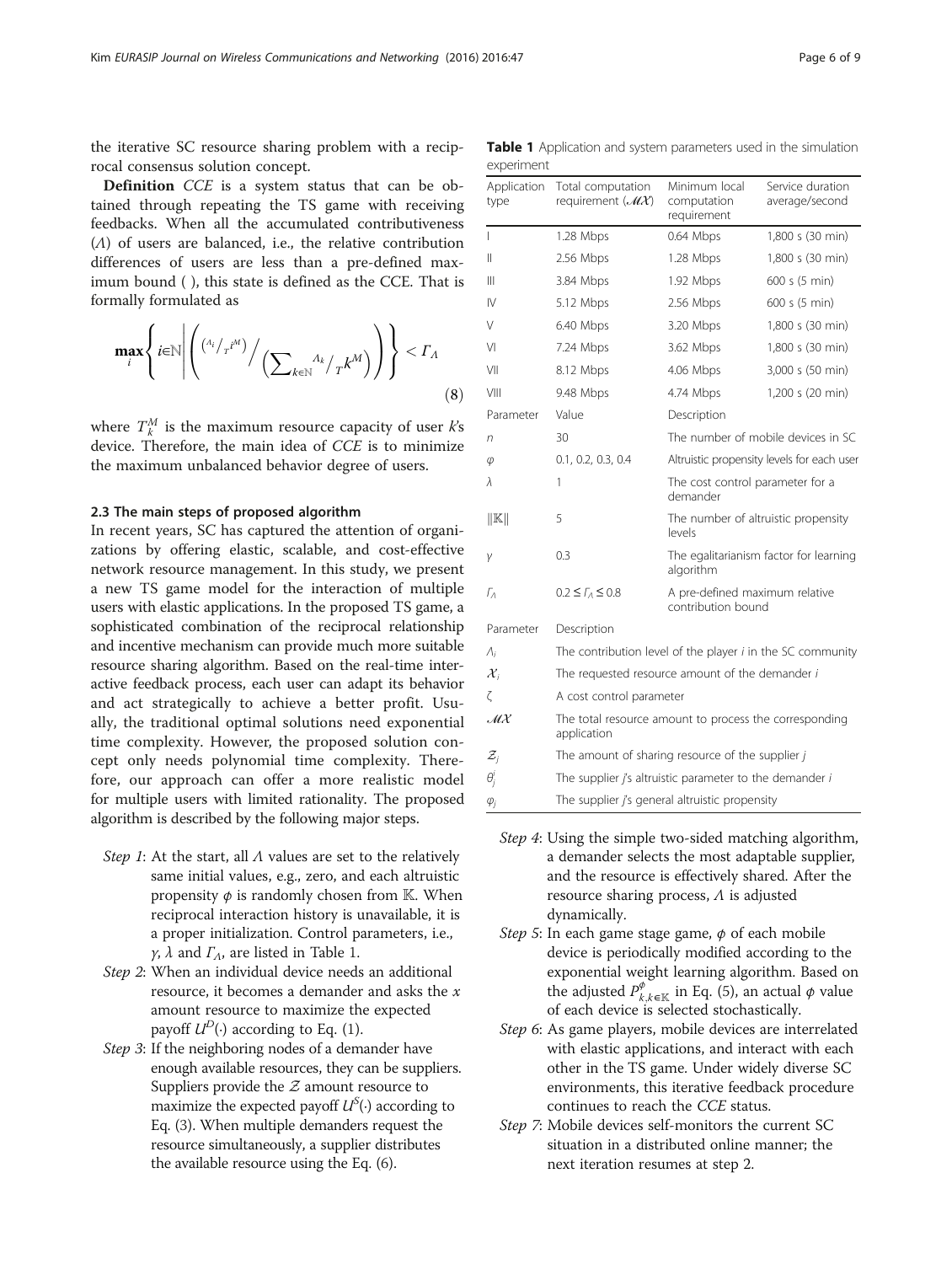### <span id="page-6-0"></span>3 Performance evaluation

In this section, we compare the performance of the proposed scheme with other existing schemes [\[10, 12](#page-8-0), [13](#page-8-0)] and confirm the performance superiority of the proposed approach using a simulation model. Our simulation model is a representation of an SC system that includes social network users and the behavior and interactions of these users. In order to ensure that the model is sufficiently generic to be valid in the real-world, the assumptions used in our simulation model were as follows:

- The simulated system consisted of 30 social network users for the SC platform.
- We followed the traditional network topology, decentralized, and partially connected topology.
- In the network coverage area, network mobile devices executed elastic applications. For each device, application service request was Poisson with rate  $\rho$  (services/s) and the range of the offered service load was varied from 0 to 3.0.
- Each mobile device has a different resource amount. There were five resource capacities for the devices and the device *i*'s capacity ( $\mathfrak{C}_{i,i \in \mathbb{N}}$ ) was  $\mathfrak{C}_i \in (10, 10)$ 12.5, 15, 17.5, and 20 Mbps).
- To reduce the computation complexity, the amount of resource allocation is specified in terms of basic units (BUs), where one BU is the minimum amount (e.g., 320 kbps in our system) for the resource sharing process.
- The service durations of applications are exponentially distributed with different means for different multimedia application types.
- Network performance measures obtained based on 100 simulation runs were plotted as a function of the offered service load.
- The performance criteria obtained through simulation were resource usability, CCE convergence ratio, and normalized system throughput.

Table [1](#page-5-0) shows the system parameters used in the simulation. In order to emulate a real SC system and perform a fair comparison, we used the system parameters for a realistic simulation model.

In this paper, we compared the performance of the proposed scheme with existing schemes: the SCC scheme [[10](#page-8-0)], *ISC* scheme [\[12](#page-8-0)], and *RSC* scheme [[13](#page-8-0)]. These existing schemes were recently developed as effective SC management algorithms; all the schemes have polynomial time complexity. Compared to these schemes, we can confirm the superiority of our proposed approach.

Figure 1 presents the performance comparison of each scheme in terms of resource usability in the SC systems. In this study, resource usability is a measure of how system resources are actually used. Traditionally, monitoring how resources are used is one of the most critical aspects of SC management. During the SC system operations, all schemes produced similar resource usability. However, the suppliers in our proposed scheme adaptively distribute resources to the demanders while considering reciprocal fairness. Therefore, the resource usability produced by the proposed scheme was higher than the other schemes from low to heavy service load intensities.

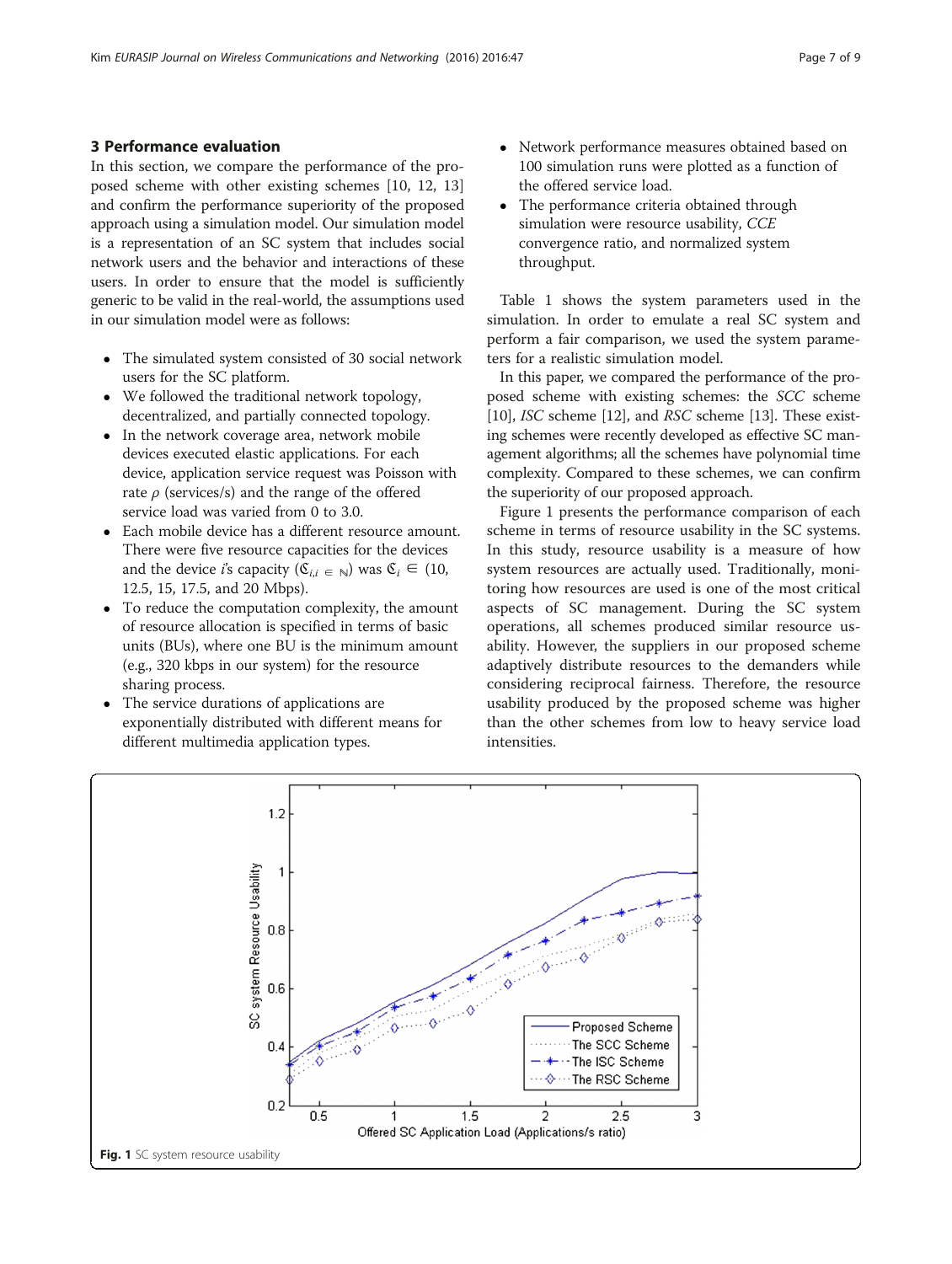<span id="page-7-0"></span>

Figure 2 shows the normalized SC system throughput. From the simulation results obtained, it is observed that the proposed scheme can adapt to the current SC system situation and demonstrates better throughput owing to the iterative TS game approach. In general, excellent network throughput is a highly desirable property for real-world SC system operations. Under different application service loads, the proposed scheme can provide a higher throughput than the other schemes.

The curves in Fig. 3 illustrate the CCE convergence ratio under different pre-defined maximum bounds  $(\Gamma_{\Lambda})$ . If all users' relative contribution differences are within the  $\Gamma_{\Lambda}$ , CCE is obtained, i.e., CCE convergence ratio is 1. Owing to the feedback-based reciprocal mechanism, the proposed scheme can interactively learn the best altruistic propensity strategy and adaptively adjust their  $\phi$ levels to reach the CCE status. Due to the self-regarding feature, these control decisions are made by an entirely distributed fashion.